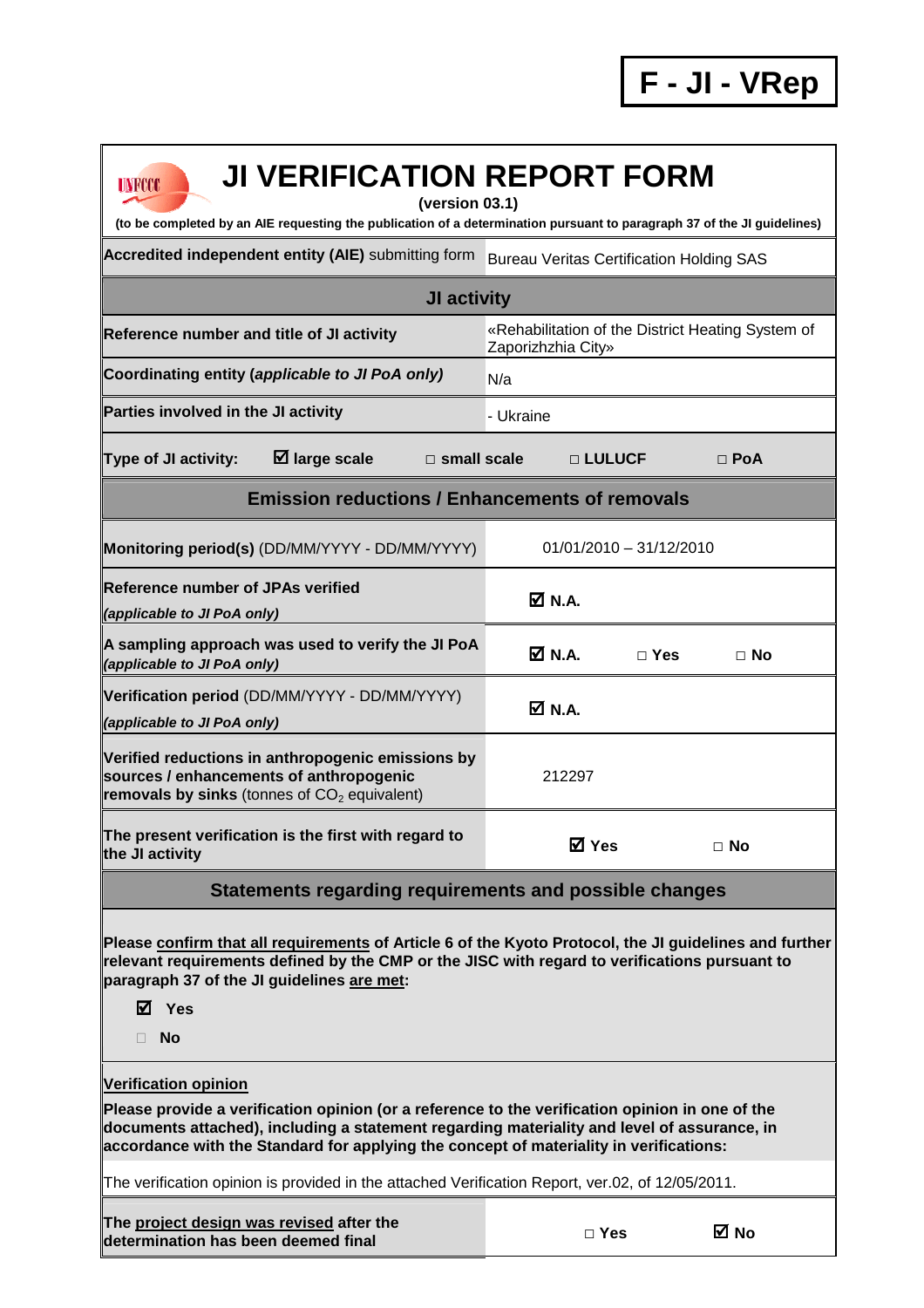|         |         | If yes, please list all revisions to the project design<br>and express a determination opinion (or provide a<br>reference to an attached document containing the<br>required information)                                                                                                                   | $\boxtimes$ N.A.    |            |               |
|---------|---------|-------------------------------------------------------------------------------------------------------------------------------------------------------------------------------------------------------------------------------------------------------------------------------------------------------------|---------------------|------------|---------------|
|         |         | If project design was revised, please confirm that<br>conditions defined by paragraph 33 of the JI<br>quidelines are still met                                                                                                                                                                              | M N.A.              | $\Box$ Yes | $\Box$ No     |
| opinion |         | If project design was revised, please confirm that<br>the changes do not alter the original determination                                                                                                                                                                                                   | $\boxtimes$ N.A.    | $\Box$ Yes | ⊟ No          |
|         |         | If project design was revised, please confirm that:                                                                                                                                                                                                                                                         |                     |            |               |
|         | changed | (a) Physical location of the project has not                                                                                                                                                                                                                                                                | <b>☑</b> N.A.       | $\Box$ Yes | $\Box$ No     |
|         |         | (b) If emission sources have changed, they are<br>reflected in an updated monitoring plan                                                                                                                                                                                                                   | <b>Ø</b> N.A.       | $\Box$ Yes | $\Box$ No     |
|         |         | (c) Baseline scenario has not changed                                                                                                                                                                                                                                                                       | <b>Ø</b> N.A.       | $\Box$ Yes | $\Box$ No     |
|         |         | (d) Changes are consistent with JI specific<br>approach or CDM methodology upon which<br>the determination was prepared for the project                                                                                                                                                                     | $\overline{M}$ N.A. | $\Box$ Yes | $\Box$ No     |
|         |         | The monitoring plan was revised                                                                                                                                                                                                                                                                             | $\Box$ Yes          |            | ⊠ No          |
|         |         | If yes, please inform for which technologies and<br>measures under each type of JPA the monitoring plan<br>was revised (applicable to JI PoA only)                                                                                                                                                          |                     |            |               |
|         |         | The revisions to the monitoring plan improve the<br>accuracy and/or applicability of information<br>collected, compared to the original monitoring plan<br>without changing conformity with the relevant<br>rules and regulations for the establishment of<br>monitoring plans                              | $\Box$ Yes          | $\Box$ No  | <b>☑</b> N.A. |
|         |         | List of documents attached to the verification report form                                                                                                                                                                                                                                                  |                     |            |               |
|         |         | Please attach relevant documents used in the verification process and check mark below accordingly                                                                                                                                                                                                          |                     |            |               |
|         | ☑       | <b>Verification report</b>                                                                                                                                                                                                                                                                                  |                     |            |               |
|         | ☑       | Written approvals by the Parties involved, if applicable                                                                                                                                                                                                                                                    |                     |            |               |
|         | ☑       | <b>Other documents:</b>                                                                                                                                                                                                                                                                                     |                     |            |               |
|         | □       | Document listing all revisions to the project design, if applicable                                                                                                                                                                                                                                         |                     |            |               |
|         | □       | Determination that the revisions to the project design, if applicable, do not alter the<br>original determination opinion and that the conditions defined by paragraph 33 of the<br>JI guidelines are still met                                                                                             |                     |            |               |
|         | □       | Revised monitoring plan, if applicable                                                                                                                                                                                                                                                                      |                     |            |               |
|         | $\Box$  | Determination that the revisions to the monitoring plan, if applicable, improve the<br>accuracy and/or applicability of information collected, compared to the original<br>monitoring plan without changing conformity with the relevant rules and regulations<br>for the establishment of monitoring plans |                     |            |               |
|         | ❏       | Sampling plan, if applicable (JI PoA only)                                                                                                                                                                                                                                                                  |                     |            |               |
|         | ☑       | Any other documents (please list):                                                                                                                                                                                                                                                                          |                     |            |               |
|         |         | MR4_Zpr_2010_v.03.xls (Excel file)                                                                                                                                                                                                                                                                          |                     |            |               |